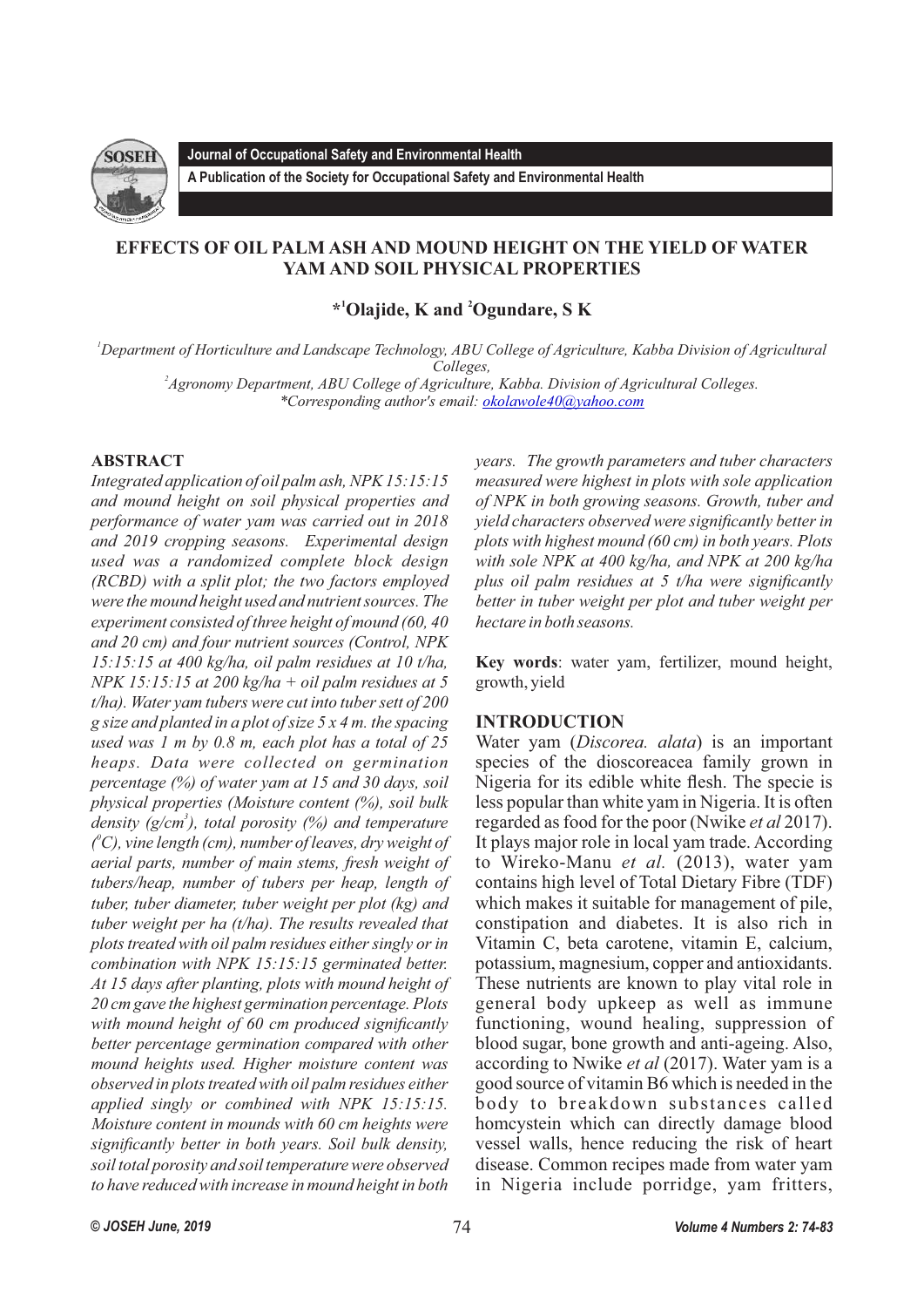pounded yam fufu, yam balls, grated water yams and yam mixed with vegetables.

Low yield in water yam could be due to decline in soil fertility and lack of soil management requirements for yam cultivation, such as integrated nutrients management. Research recommendations with respect to integrated nutrient management are scarce for the studied ecological zone. Organic manures are important in the maintenance of an adequate supply of organic matter into soil, with consequent improvement in soil physical and chemical conditions. Growth and yield of crops were increased with improve soil physical and chemical conditions (Bechini and Marino, 2009; Dobermann and Cassmann, 2004). Enormous quantities of organic wastes such as oil palm ash and poultry manure are available in Nigeria where they pose disposal problems and environmental hazards, and are at the same time effective sources of nutrients for tuber crops such as water yam.

Combined use of organic and inorganic fertilizer may be beneficial to soil and crop productivity in this agro ecology. A balanced use of organic and mineral fertilizer could enhance soil chemical, physical and biological properties in addition to rapid rate of nutrient turn over within the soilplant system. Integrated use of organic wastes and mineral fertilizer is reported to reduce the cost and amount of fertilizer required by crops (Dobermann and Cassmann, 2004; IAEA, 2003 and Krupnik *et al.*, 2004). Bair (1990) opined that proper soil fertility management and sustainable agriculture can be achieved with the use of both mineral fertilizer and organic manure. Paul and Mannan (2006) suggested that integrated nutrient management through combined use of organic wastes and chemical fertilizers can be an effective approach to combat nutrient depletion and promote sustainable crop productivity. Replenishing the nutrients removed by crops by recycling agricultural wastes into the soil can sustain soil and crop productivity. Practices which focus on recycling agricultural wastes into the soil would contribute to improved quality and health of the soil.

Seedbed preparation is considered one of the factors for increasing the yield of yam per unit

area. According to (Lal, 1986), the primary aim of good seedbed preparation are: to control weeds, manage surface trash, provide aeration, shape or level the soil, improve physical conditions of the soil, incorporate fertilizers, break hard pans and allow better water and air infiltration. With good seedbed preparation, the roots can penetrate the compacted zone as it seeks out water and nutrients. Also the formation of lateral roots can increase when tuber crops are planted on heap (Singh and Malhi, 2006).

There is dearth of information on effect of integrated application of burnt oil palm residues, NPK 15:15:15 fertilizer and height of mound used on soil physical properties and performance of water yam in a southern guinea savanna zone of Nigeria. Southern guinea savannah, which is characterized by; inherently low soil fertility status and rapid nutrients depletion especially organic matter. However, the zone is also characterized by abundant agricultural land and high potential for crop production; however, soils of this agro ecology are characterized by inherently low in soil fertility and rapid nutrient depletion and other forms of soil degradation.

This study examines the effects of integrated application of burnt oil palm residues, NPK 15:15: 15 fertilizer and height of mound used on soil physical properties and performance of water yam.

## **Materials and Methods Site of the experiment**

The study was carried out during the cropping seasons of 2018 and 2019 at a farm in Ponyan, Yagba East LGA, Kogi State; Ponyan is located in the southern Guinea savanna ecological zone of Nigeria with latitude  $7^{\circ}$  57' 48" N and longitude  $5^{\circ}$  43' 32" E. It has average rainfall of about 1232 mm per annum and annual temperature range of  $18^{\circ}C - 32^{\circ}C$ , mean relative humidity of about 60% and it is 389 m above sea level. The major soil order within the experimental site is Ultisol (Babalola, 2010).

## **Experimental Design**

The soil used for the experiment is sandy clay loam and the physical and chemical properties of the soil are presented in Table 1. Experimental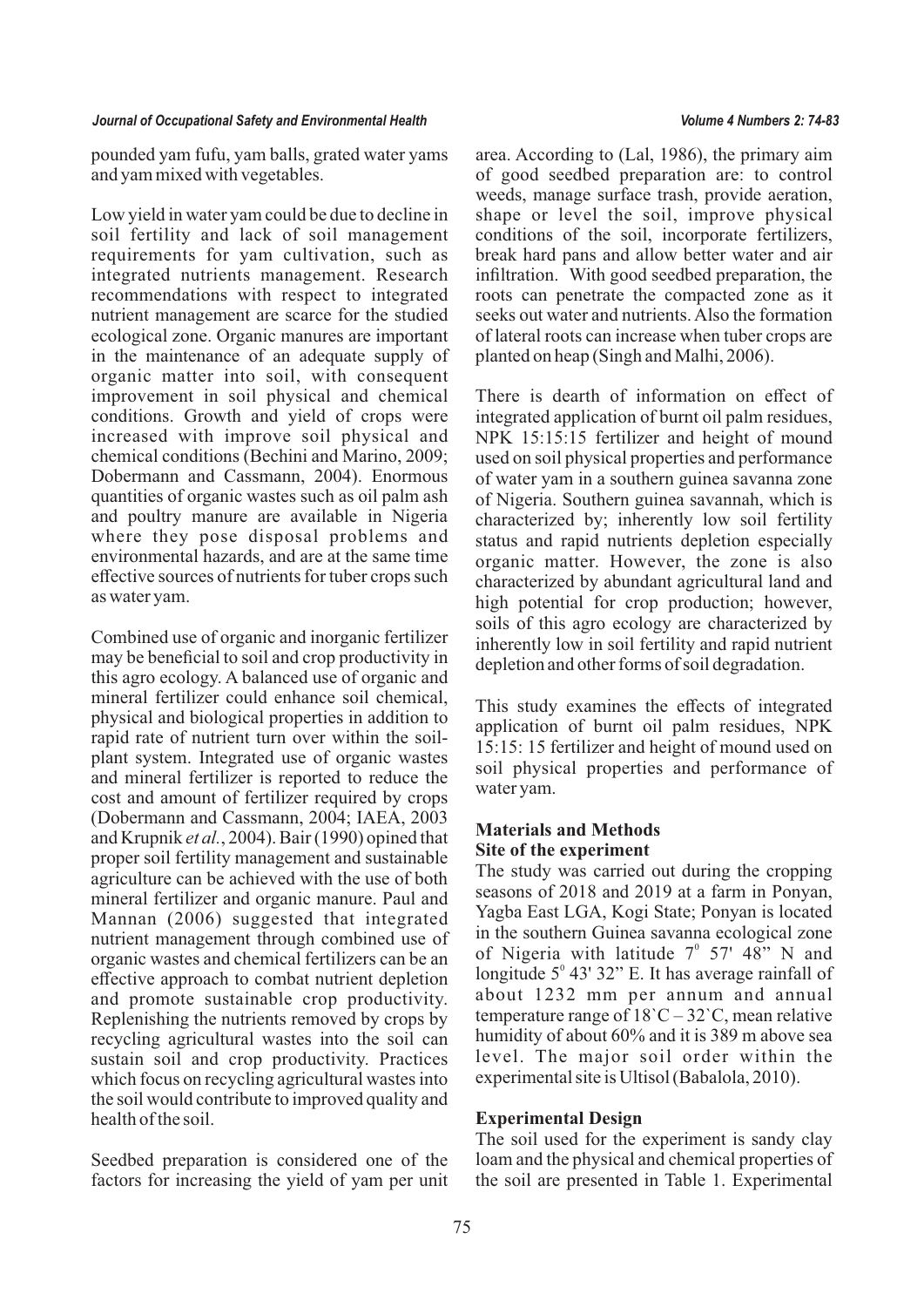design used was a randomized complete block design with a split plot set-up, the two factor employed were height of the mound used and nutrient sources. The experiment consisted of three height of mound (60cm, 40cm and 20cm) and four nutrient sources (No amendment plot as control, NPK 15:15:15@ 400kg/ha, Oil palm residues @ 10 t/ha, NPK 15:15:15@ 200 kg/ha+ Oil palm residues  $\omega$  5t/ha).

### **Land Preparation and Manure Application**

The site was cleared manually with cutlass; the debris was packed from the field manually. Heap used for the experiment were made according to the specification of each treatment (Height of the mound). Oil palm residues used were collected from the oil palm plantation of the College of Agriculture, Kabba. Dry palm fronds were burnt to ashes; the ashes were allowed to stay for 48 hr before been packed in to a sack and later spread on the plots a week before heap preparation.

### **Field Layout**

Water yam tubers were collected from local market at Ponyan, the tuber were cut into tuber setts of 200 g size and planted in a plot of size 5 x  $4 \text{ m}^2$ , the spacing used was 1 m by 0.8 m, each plot has a total of 25 heaps. The heights of the heap used were according to the design of the experiment. Yam set was dressed with apron plus and nemagon at rate of 1.5 kg/ha to control nematode attack on the crop. Planting was done on  $15<sup>th</sup>$  and  $16<sup>th</sup>$  of March in 2018 and 2019 respectively. Germination count was taken at 15 and 30 days after planting. Weeding was carried out at 3 weeks' interval. Individual sprouted plant was supported using stick staking of 2.5m in height. Rodents were controlled with baits and trap while yam beetle was also control using Aldrin dust at the rate of 20 g/100 setts.

### **Laboratory Studies**

Soil samples were collected with soil auger at 0 - 30cm depth. The soil samples were air-dried, ground and sieved through a 5 mm mesh. Particle size analysis was done using Bouyoucos hydrometer method (1951) and AOAC, (2005). Soil pH was determined in soil water solution ratio of 1:2. Organic matter was determined by the Walkley black method. Total N was determined by the Kjeldhal digestion method.

Exchangeable base was determined through extraction with  $NH<sub>4</sub>OAC$ , Ca and Mg were read using Atomic Absorption Spectrophotometry (AAS) while K was determined using flame photometry (AOAC, 2005).

### **Determination of soil physical properties**

Soil physical properties were taken at 75 days after planting, five undisturbed samples were collected at  $0 - 15$ cm depth from each plot using core samples and were used for the determination of bulk density, total porosity and gravitational moisture contents after oven drying at  $100^{\circ}$ C for 24 hours, total porosity was calculated from the value of bulk density and particle density. Soil temperature was determined at 15.00 (3 pm) with soil thermometer inserted to 10 cm depth five readings were made per plot.

Data collected were subjected to the statistical analysis of variance procedure for a randomized complete block design according to Steel and Torrie (1980) and treatment means was compared using Least Significant Difference at 0.05.

## **Results and Discussion**

The condition of the experimental site before the experiment is presented in Table 1. The results indicated that the soil to be sandy clay loam with pH 6.7. The bulk density was  $1.46$  g/cm<sup>3</sup>. The soils had total porosity of 41.5 %. The soils are low in organic matter 2.36 %, low in soil nutrients, such as nitrogen, available phosphorus and exchangeable cations. Amendment in the form of organic residues would benefit both the soils and crops. Sanchez *et al*. (1997) reported that decline in soil fertility and high acidity are fundamental cause of declining crop yields.

The effect of integrated application of burnt oil palm residues and NPK fertilizer and height of mound used on germination percentage of water yam is presented in Table 2. Significant difference was observed in germination percentage of water yam at 15 and 30 day samplings. Inconsistence results were obtained in the germination percentage 2018 and 2019 seasons. Cumulative percentage germination indicated that plots fertilized with oil palm residues applied either singly or combined with NPK 15: 15: 15 germinated better than plots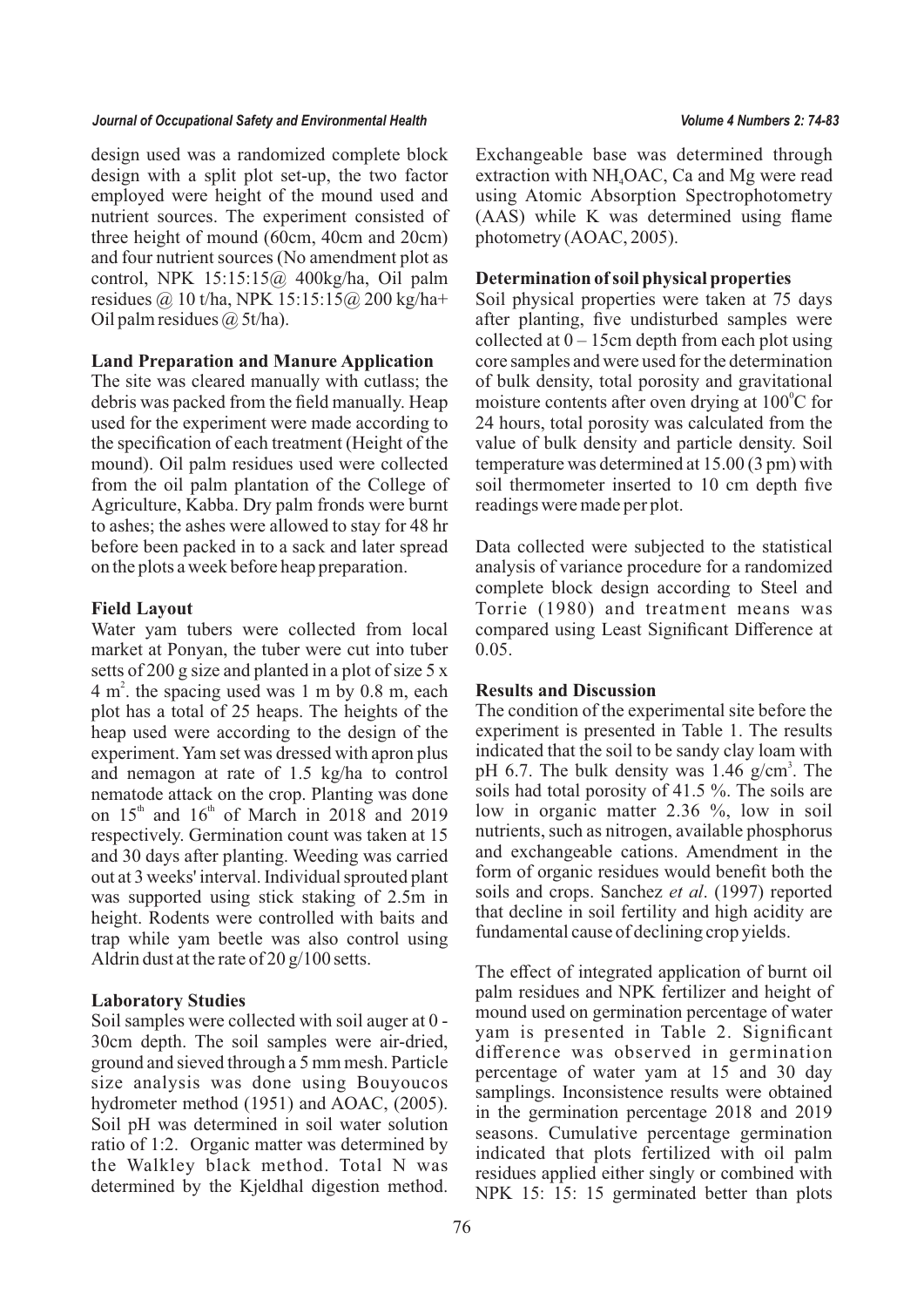treated with NPK 15: 15: 15 alone and the control in 2018. However, no significant difference observed in the germination percentage of water yam in 2019.

The result showed that yam sett performed differently on germination percentage to different nutrient sources. Nitrogen content increases in soil by the application of organic fertilizer may stimulate the faster crop germination. The oil palm residues generally improved the germination which might be due to favourable soil physical environment caused by the addition of organic manure (Sarma and Gogoi, 2015).

In all the treatments, germination rate was high (93.3-98.1 %). This high germination rate could also be attributed to the treatments of the yam setts with nemagon and rodenticide before planting which reduced the incidence of pest and disease attack on the water yam.

Effects of height of mound on germination percentage of water yam is also presented in Table 2. Significant difference was observed in the germination percentage of water yam at 15 and 30 days after planting. At early stage of sampling (15 days), plots with mound height of 20 cm gave the highest percentage germination at both growing seasons. However, this was statistically similar to plots with mound height of 40 cm. Plots with mound height of 60 cm were significantly inferior to mound height of 20 and 40 cm at 15 days after planting. At 30 days after planting, plots with mound height of 60 cm produced significantly better percentage germination compared with germination of mound height of 20 and 40 cm. Cumulative percentage germination was highest in plots with 60 cm height of mound which was significantly better than plots with mound height of 20 and 40 cm. The least cumulative germination percentage occurred in plots with mound height of 20 cm which was statistically similar to plots with mound height of 40 cm. The better performance of water yam with mound height of 60 cm could be attributed to soil physical condition enjoyed by water yam due to high volume of soil that surrounded the yam setts.

Effect of integrated application of burnt oil palm

residues and NPK 15: 15: 15 fertilizer on soil moisture content, soil bulk density, soil porosity and soil temperature is presented in Table 3. There was no significant difference observed in soil bulk density, soil total porosity and soil temperature at 75 days sampling. However, significant difference was observed in soil moisture content. Higher moisture content was observed in plots treated with oil palm residues either applied singly or combined with NPK 15: 15: 15. The values of moisture content recorded in plots with oil palm residues was significantly superior to either values obtained in plots with NPK solely applied and the control. The results could be attributed to the ability of oil palm residues to conserve soil moisture.

Application of oil palm residues alone or in combination with NPK improved soil physical property compared to when NPK was solely used and the control. The improved soil moisture content observed in plots treated with oil palm residues was consistence with the findings of Mbagwu (1989, 1992), Obi and Ebo (1995), Akanni (2005) and Agele *et al* (2011). Improvement in the soil moisture content was attributed to enhancement of soil organic matter by the oil palm residues applied.

Significant soil moisture content was recorded due to different height of the mound used (Table 3). Though, moisture content in mound with 60 and 40 cm were significantly better in 2018 compared to soil moisture content of mound height of 20 cm. In 2019, soil moisture content in plots with 60 cm was significantly superior to soil moisture content of mound height (20 and 40 cm) which were statistically similar.

Significant difference was observed in soil bulk density in 2018 and soil total porosity and soil temperature in 2019 due to different height of mound used. Soil bulk density, soil total porosity and soil temperature reduces with increase in mound height.

However, no significant difference was observed in soil bulk density in 2019, total soil porosity and soil temperature in 2018. The better physical condition observed in plots with mound height of 60 cm could be due to proper tillage or proper seed bed preparation due to high volume of soil used.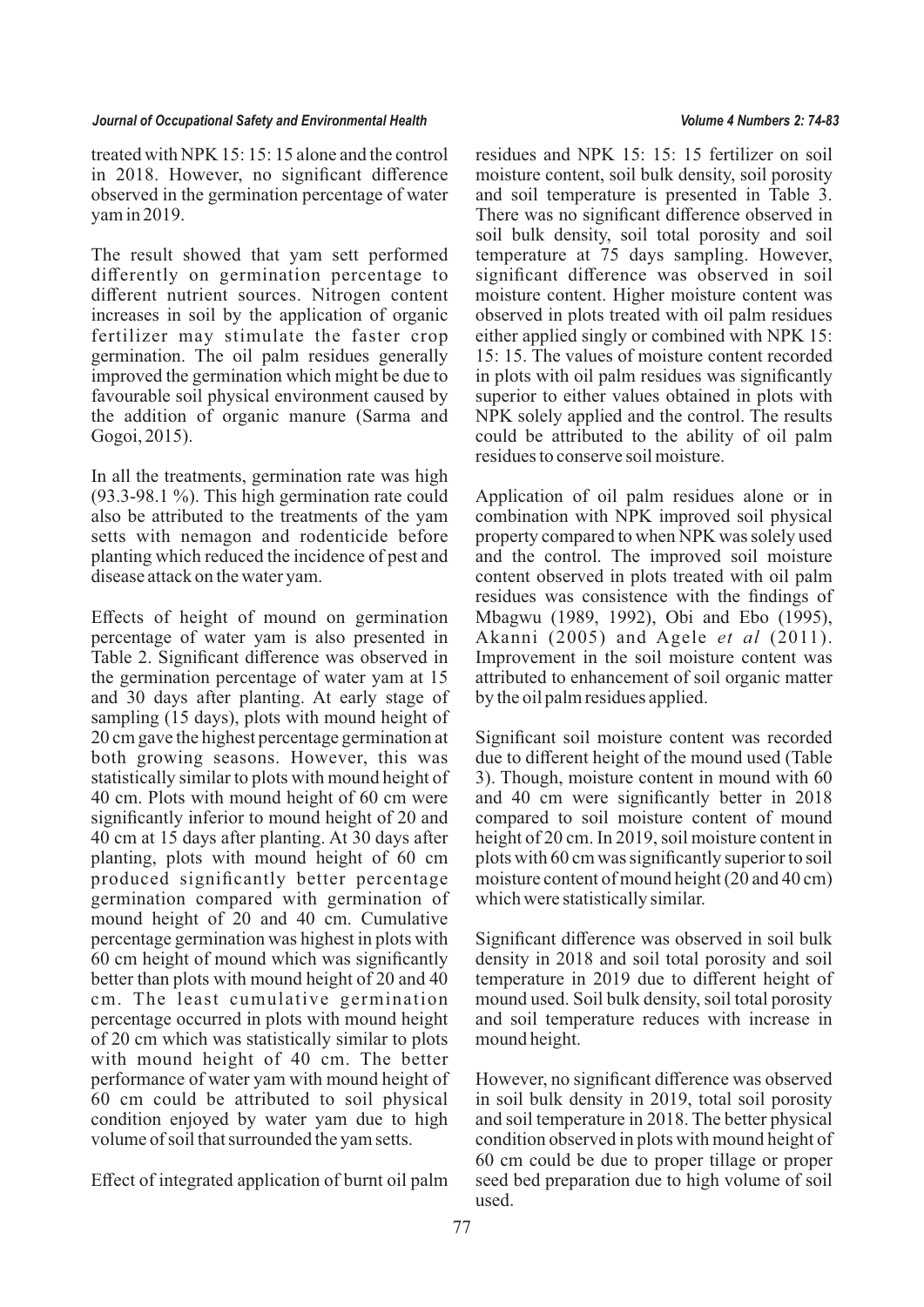Effect of integrated application of burnt oil palm residues and NPK fertilizer on vine length, number of leaves, dry weight of water yam shoot and number of main stem were presented in Table 4. Vine length, number of leaves, dry weight of water yam shoot and number of main stem were highest in plots amended with sole application of NPK which was followed by plots with oil palm residues and NPK at reduced level. Plots that received oil palm residue of 10 t/ha was significantly better in vine length, dry weight of water yam shoot and number of main stem than the control plot in both years. However, number of leaves in plots with sole application of oil palm residues and the control plots were statistically the same in 2019. The least vine length, number of leaves, dry weight of aerial part and number of main stem were recorded in the control plots.

Significant difference was observed in vine length, number of leaves, dry weight of water yam shoot and number of main stem of water yam as presented in Table 4. All the growth characteristics observed (vine length, number of leaves, dry weight of water yam shoot and number of main stem) were better in plots with highest mound (60 cm) in 2018 and 2019 seasons. Although, this values were statistically similar to plots with mound height of 40 cm in vine length in both years, dry weight of water yam shoot and numbers of main stem in 2018. However, number of leaves of plots with 40 cm mound height was significantly inferior with mound height of 60 cm at both years. Dry weight of aerial part and number of main stem in 2018 were also inferior to plots with 60 cm mound height. The least vine length, number of leaves, dry weight of water yam shoot and number of main stem was obtained in plots with mound height of 20 cm. The better physical condition observed in plots with mound height of 60 cm could be responsible for better growth parameters observed in plots with 60 cm mound height and consequently affects the performance of the water yam planted.

Effects of integrated application of burnt oil palm residues, NPK 15: 15: 15 fertilizer on fresh weight of tubers per heap, number of tubers per heap, length of tuber and tuber diameter of water yam tuber is presented in Table 5. Significant differences were observed in fresh weight of

tubers per heap, number of tubers per heap, length of tuber and tuber diameter in both years except in number of tubers per heap in 2018. Plots treated with sole application of NPK 15:15:15 fertilizer produced the highest fresh weight of tubers per heap, number of tubers per heap, length of tuber and tuber diameter in both seasons, this was statistically the same with the values obtained in plots treated with NPK combined with oil palm residues at reduced rate, followed by plots that received sole application of oil palm residues at 10 t/ha. The control plot had the least of all these values in both years.

Height of mound significantly influenced fresh weight of tubers per heap, number of tubers per heap, length of tuber and tuber diameter in 2018 and 2019 growing seasons. Fresh weight of tubers per heap, number of tubers per heap, length of tuber and tuber diameter were best in mound height of 60 cm. However, mound height of 40 cm was superior to mound height of 20 cm in all the tuber characters measured. Mound height (20 cm) produced the least fresh weight of tubers per heap, number of tubers per heap, length of tuber and tuber diameter in both years.

The effect of integrated application of burnt oil palm residues and NPK fertilizer on tuber weight per plot and tuber weight per hectare is presented in Table 6. Significant difference was observed in tuber weight per plot and tuber weight per hectare due to different nutrient sources used. Plots that received sole NPK, and plots with combined application of NPK at 200 kg/ha plus oil palm residues at 5t/ha were significantly better in terms of tuber weight per plot and tuber weight per hectare in both seasons when compared to sole oil palm residues application at 10t/ha and the control plots. The control plots had the least tuber weight per plot and tuber weight per hectare in both years.

There was significant difference in tuber weight per plot and tuber weight per hectare due to the mound height used (Table 6). Plots with 60 cm mound height produced the highest tuber weight per plot and tuber weight per hectare in both seasons. This was followed by mound height of 40 cm which was statistically superior to mound height of 20 cm in both years. However, mound height of 20 cm produced the least tuber weight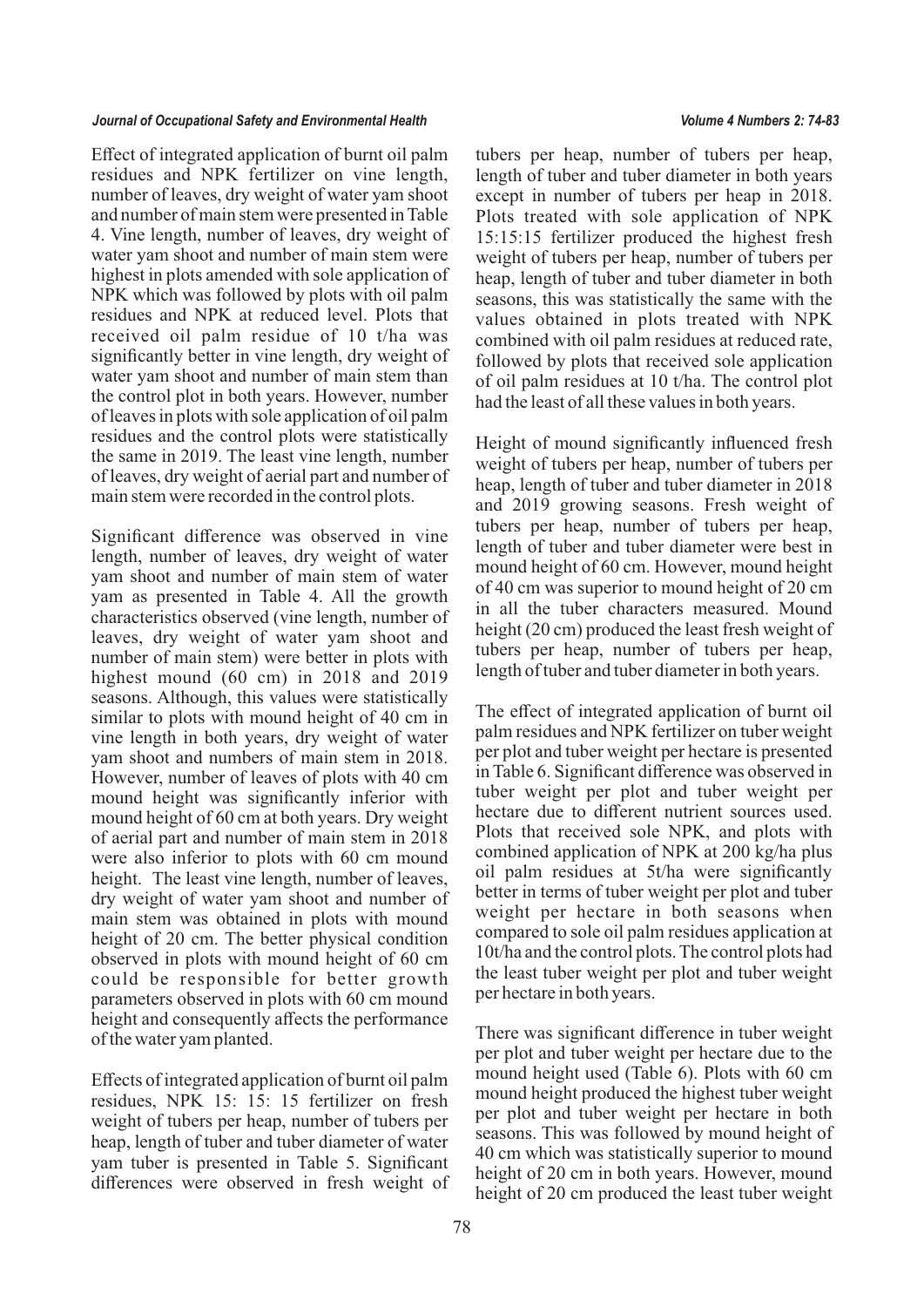per plot and tuber weight per hectare in 2018 and 2019.The better yield observed in 60 cm height mound could be attributed to proper seed bed preparation used, as a result high volume of soil used which encourage high aeration, reduced bulk density and increased soil moisture content which cumulated to better yield of water yam.

## Conclusion

Plots with NPK fertilizer 15: 15: 15 at 400 kg produced the highest yield but the yield was statistically similar to plots with combined use of NPK 15: 15: 15 fertilizer and oil palm residues at reduced rate of 200kg /ha and 5t respectively. Due to high cost and scarcity of NPK 15: 15: 15 fertilizer in Nigeria, water yam farmers are advised to cultivate water yam using reduced rate of 200 kg /ha of NPK 15: 15: 15 fertilizer combined with 5 tonnes of oil palm residues. For optimum production of water yam in the study area, farmers should make use of 60 cm height.

## **References**

- A.O.A.C (2005):14<sup>th</sup> edition. Pg 187 188. INC IIII, North Nineteenth Street, suite 210 Arlington VA222 – 114.
- Agele, S. O., Adeyemo, A. J. and Famuwagun, I. B. (2011). Effects of Agricultural Wastes and Mineral Fertilizer on Soil and Plant Nutrient Status, Growth and Yield of Tomato. *Archives of Agronomy & Soil Science* 57 (1): 91- 104.
- Akanni, D. I. (2005). Response of nutrient composition and yield components of tomato (Lycopersicum esculentom Mill) to livestock manure. Ph.D thesis, Department of Crop, Soil and Pest Management , Federal University of Technology, Akure. Pp120.
- Babalola, T. S (2010). Land Evaluation Studies of two Wetland Soils in Nigeria. Unpublished MSc Thesis, Department of Crops, Soils and Environmental Sciences, University of Ado Ekiti, 141pp.
- Bair, W. **(**1990). Characterization of the Environment for Sustainable Agriculture in the Semi-Arid Tropics, In: Sustainable Agriculture Issues,

Perspectives and Prospects in Semi-Arid Tropics, (R.P Singh, Ed.) Hyderabad, India. 90-128.

- Bechini, L and Marino, P. (2009). Short Term Nitrogen Fertilizing Value of Liquid Dairy Manure is Mainly Due to Ammonium. *Soil Science Society of America Journal,* 73, 2159-2169.
- Dobermann, A and Cassmann, K.G. (2004). Environmental Dimensions of Fertilizer Nitrogen: What Can be Done to Increase Nitrogen Use Efficiency and Ensure Global Food Security, In: Agriculture and The Nitrogen Cycle: Assessing the Impacts of Fertilizer Use on Food Production and the Environment (SCOPE 65). (Mosier et al. Eds.). Island Press, London, 260-278.
- International Atomic Energy Agency. (2003). Management of Crop Residues for Sustainable Crop Production, IAEA TECHDOC-1354 Vienna Austria. International Atomic Energy Agency.
- Krupnik, TJ, Six, J, Ladha, J.K, Paine, M.J and Van Kessel, C (2004). An Assessment of Fertilizer Nitrogen Recovery by Grain Crops, In:Agriculture and The Nitrogen Cycle: Assessing the Impacts of Fertilizer Useon Food Production and The Environment (SCOPE 65), (Mosier et al. Eds.), Island Press, London. 193-208.
- Lal, R. (1989). Soil Surface Management in the Tropics for Intensive Land Use and High and Sustained Production. *Advance in Soils Sciences*, 5, 109
- Mbagwu J. S. C (1989). Effect of Organic Amendment on Some Physical Properties of Tropical Utisol. *Biological Wastes* 28, 1-3.
- Mbagwu J. S. C (1992). Improving the Productivity of a Degraded Ultisol in Nigeria Using Organic and Inorganic Amendment, Change in Physical Properties. *Bio-resources Technology* 42.167-175.
- Nwike M. C. (2017). "Economics of Water Yam (Dioscorea alata) Production in South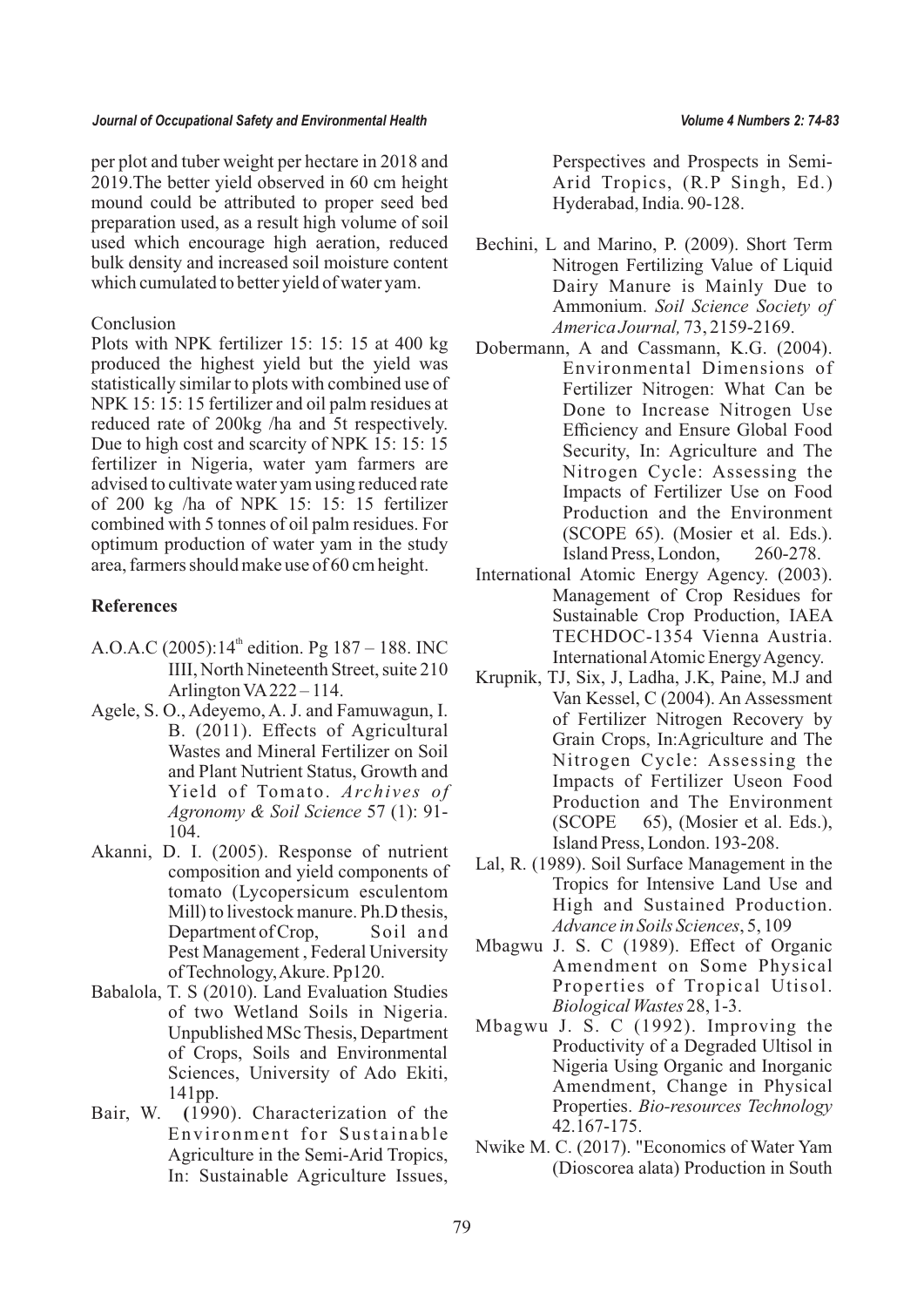Eastern Nigeria." *IOSR Journal of Agriculture and Veterinary Science* (IOSR-JAVS) 10.7 (2017): 13-18.

- Obi, M. E. and Ebo, P. O. (1995). Effect of Organic and Inorganic Amendment on Soil Physical Properties and Maize Production in a Severely Degraded Sandy Soil in Southern Nigeria. *Bioscience Technology* 51: 117-123.
- Paul, G.C. and Mannan, M.A. (2006). Integrated Nutrient Management in Sugarcane to Enhance Sugar Productivity, In; Proceedings, International Symposium on Technologies to Improve Sugar Productivity in Developing Countries, Gullin, Peoples Republic of China, 108-121.
- Sarma B and Gogoi N. (2015). Germination and Seedling Growth of Okra as Influenced by Organic Amendment. *Crop Journal of Soil and Sciences*  $2015(1): 1-6.$
- Sanchez P.A., Shepherd K.D., Soule M.J., Place F.M., Buresh R.J., Izac A.-M.N., Mokwunye A.U., Kwesiga F.R.,

Ndiritu C.G., Woomer P.L.(1997).Soil fertility replenishment in Africa. An investment in natural resource capital, in: Buresh R.J., Sanchez P.A., Calhoun F. (Eds.), Replenishing Soil Fertility in Africa, *Soil Sci. Soc.*   $Am.$  (SSSA), spec.publ., no. 51., Madison, WI, USA.

- Singh, B and Malhi, S.S (2006). Response of Soil Physical Properties to Tillage and Residue Management on Two Soils in a Cool Temperate Environment. *Soil and Tillage Research*, 85, 143-153.
- Steel, RGD and Torrie, J.H (1980). Principles and Procedures of Statistic. A Biometrical Approach.  $2<sup>nd</sup>$  ed. McGraw-Hill Int. Book co NY- p. 633.
- Wireko-manu, F.D., Ibok, O., Elis, W.O., Asiedu, R., & Maziya-Dixon, B. (2013). Potential Health Benefits of Water Yam (D. alata). Pubfacts Scientific Publication Data. Retrieved from [http://www.pubfacts.com/detail/2405638](http://www.pubfacts.com/detail/24056383) [3](http://www.pubfacts.com/detail/24056383).

## **List of tables**

**Table 1:** Condition of the soil before the Experiment

| Properties                    | <b>Values</b>   |
|-------------------------------|-----------------|
| Sand $(\% )$                  | 678             |
| Clay $(\% )$                  | 215             |
| Silt $(\%)$                   | 107             |
| Soil texture                  | Sandy clay loam |
| Soil pH                       | 6.7             |
| Bulk density $(g/cm^3)$       | 1.46            |
| Total porosity $(\%)$         | 41.5            |
| Organic matter $(\%)$         | 2.36            |
| Total N $(\%)$                | 0.26            |
| Available $P(mg/kg)$          | 2.94            |
| Exchangeable cation (Cmol/kg) |                 |
| K                             | 0.46            |
| Ca                            | 2.61            |
| Mg                            | 2.54            |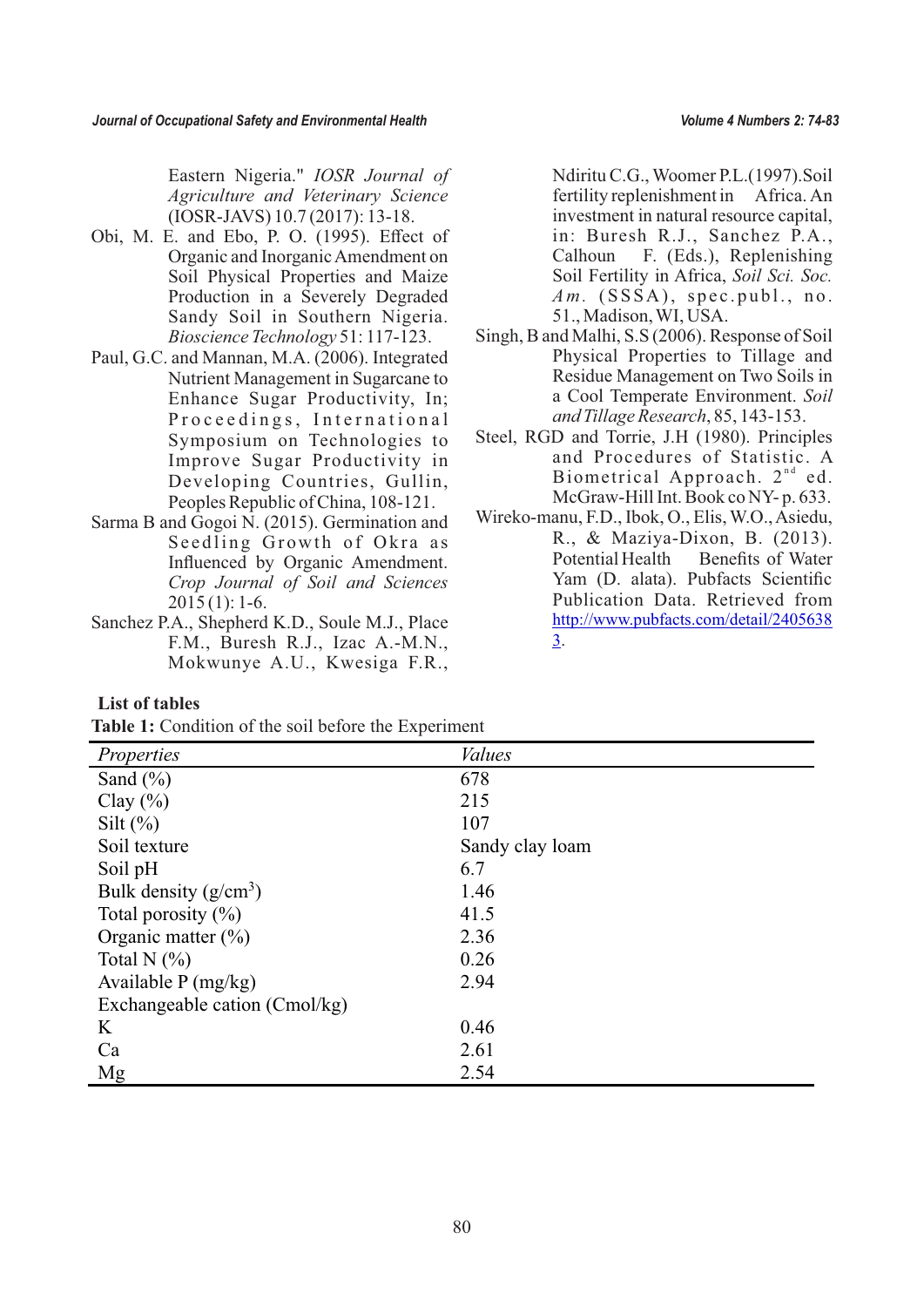| <b>Treatment</b>                                                             |                                             | Germination Percentage (%) of water yam |                                 |                                             |                                 |                                      |
|------------------------------------------------------------------------------|---------------------------------------------|-----------------------------------------|---------------------------------|---------------------------------------------|---------------------------------|--------------------------------------|
| Nutrient<br>source                                                           | 15 days after planting                      |                                         |                                 | 30 days after planting                      |                                 | Cumulative percentage<br>germination |
|                                                                              | 2018                                        | 2019                                    | 2018                            | 2019                                        | 2018                            | 2019                                 |
| <b>CTR</b>                                                                   | 28.4c                                       | 38.1a                                   | 65.2a                           | 59.3b                                       | 93.6b                           | 97.4                                 |
| <b>NPK400</b>                                                                | 32.4bc                                      | 27.3 <sub>b</sub>                       | 60.9 <sub>b</sub>               | 68.5a                                       | 93.3b                           | 95.8                                 |
| OPR10t                                                                       | 38.1a                                       | 29.9 <sub>b</sub>                       | 60.0 <sub>b</sub>               | 67.5a                                       | 98.1a                           | 97.4                                 |
| <b>NPK200+</b>                                                               | 34.2 <sub>b</sub>                           | 37.9a                                   | 62.7 <sub>b</sub>               | 57.2b                                       | 96.9a                           | 95.1                                 |
| OPR <sub>5t</sub>                                                            |                                             |                                         |                                 |                                             |                                 |                                      |
| <b>LSD</b>                                                                   | 4.41                                        | 3.60                                    | 3.11                            | 2.94                                        | 2.71                            | Ns                                   |
| Height<br>mound<br>$60 \text{ cm}$<br>$40 \text{ cm}$<br>20 cm<br><b>LSD</b> | 26.3 <sub>b</sub><br>32.1a<br>34.4a<br>2.74 | 24.1b<br>29.8a<br>31.3a<br>3.21         | 72.5a<br>61.4b<br>59.7b<br>6.42 | 75.5a<br>64.3b<br>62.3 <sub>b</sub><br>4.63 | 98.8a<br>93.5b<br>94.1b<br>3.11 | 99.6a<br>94.1b<br>93.6b<br>2.67      |
| Interaction                                                                  |                                             |                                         |                                 |                                             |                                 |                                      |
| NS vs HM                                                                     | ns                                          | Ns                                      | ns                              | ns                                          | ns                              | ns                                   |

**Table 2:** Effects of integrated application of burnt oil palm residues, NPK 15 15 15 fertilizer and height of mound used on germination percentage.

NS= nutrient sources, HM= Height of mound and ns= not significant

| Table 3: Effects of integrated application of burnt oil palm residues, NPK 15 15 15 fertilizer and |  |
|----------------------------------------------------------------------------------------------------|--|
| height of mound used on soil physical properties.                                                  |  |

| <b>Treatment</b>                      | <b>Moisture content</b><br>$(\%)$ |                   | Soil bulk density<br>$(g/cm^3)$ |      | <b>Total porosity</b><br>$\left(\frac{0}{0}\right)$ |           | <b>Temperature</b><br>$(^0C)$ |       |
|---------------------------------------|-----------------------------------|-------------------|---------------------------------|------|-----------------------------------------------------|-----------|-------------------------------|-------|
| <b>Nutrient</b>                       | 2018                              | 2019              | 2018                            | 2019 | 2018                                                | 2019      | 2018                          | 2019  |
| source                                |                                   |                   |                                 |      |                                                     |           |                               |       |
| <b>CTR</b>                            | 12.6b                             | 11.9b             | 1.34                            | 1.41 | 1.42                                                | 1.33      | 32.3                          | 33.1  |
| <b>NPK400</b>                         | 11.6b                             | 11.7 <sub>b</sub> | 1.36                            | 1.44 | 1.46                                                | 1.36      | 32.3                          | 33.1  |
| <b>OPR10t</b>                         | 15.6a                             | 16.1a             | 1.31                            | 1.29 | 1.43                                                | 1.29      | 32.2                          | 33.2  |
| <b>NPK200+</b>                        | 15.2a                             | 14.9a             | 1.33                            | 1.34 | 1.42                                                | 1.30      | 32.2                          | 33.1  |
| <b>OPR5t</b>                          |                                   |                   |                                 |      |                                                     |           |                               |       |
| <b>LSD</b>                            | 1.96                              | 2.14              | ns                              | ns   | ns                                                  | <b>Ns</b> | ns                            | ns    |
| Height<br>mound                       |                                   |                   |                                 |      |                                                     |           |                               |       |
| 60 cm                                 | 14.6a                             | 15.1a             | 1.21c                           | 1.31 | 1.36                                                | 1.21c     | 31.4                          | 31.9c |
| 40 cm                                 | 13.8a                             | 14.1 <sub>b</sub> | 1.26b                           | 1.39 | 1.41                                                | 1.30b     | 32.3                          | 32.6b |
| 20 cm                                 | 11.8b                             | 13.2 <sub>b</sub> | 1.32a                           | 1.42 | 1.47                                                | 1.38a     | 32.5                          | 33.0a |
| <b>LSD</b>                            | 0.96                              | 0.74              | 0.04                            | ns   | ns                                                  | 0.06      | ns                            | 0.08  |
| <b>Interaction</b><br><b>NS vs HM</b> | ns                                | ns                | ns                              | ns   | ns                                                  | <b>Ns</b> | ns                            | ns    |
|                                       |                                   |                   |                                 |      |                                                     |           |                               |       |

NS = nutrient source, HM= Height of mound and ns= not significant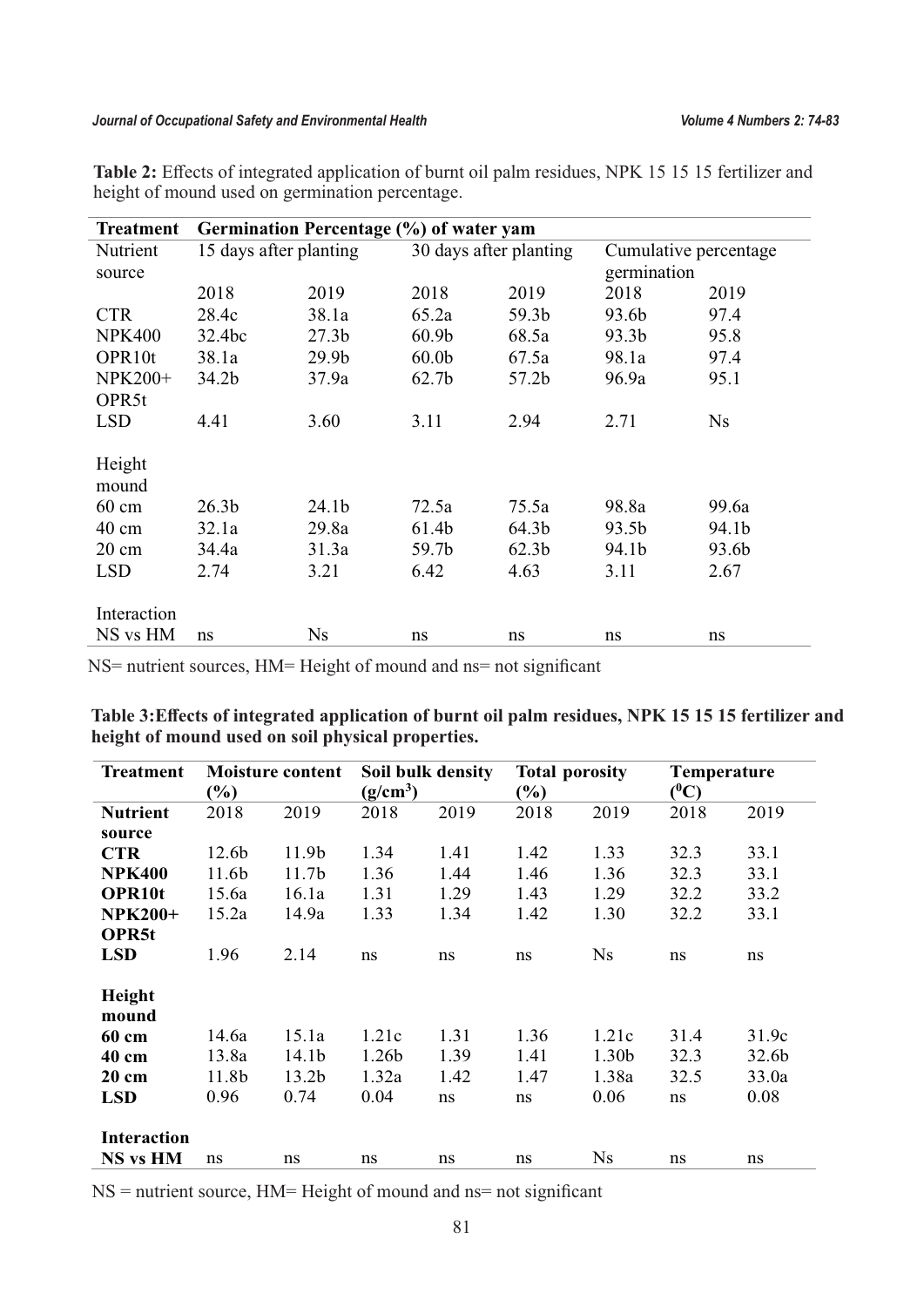| <b>Treatment</b>   |                    | Vine length (cm)   | Number of |        | Dry weight of |           | Number of main |                   |
|--------------------|--------------------|--------------------|-----------|--------|---------------|-----------|----------------|-------------------|
|                    |                    |                    | leaves    |        | aerial parts  |           | stems          |                   |
| <b>Nutrient</b>    | 2018               | 2019               | 2018      | 2019   | 2018          | 2019      | 2018           | 2019              |
| source             |                    |                    |           |        |               |           |                |                   |
| <b>CTR</b>         | 105.7c             | 113.1 <sub>b</sub> | 124.8c    | 136.1b | 99.3c         | 106.4c    | 3.81c          | 3.21c             |
| <b>NPK400</b>      | 235.4a             | 217.2a             | 247.6a    | 216.1a | 163.4a        | 154.7a    | 4.21a          | 5.11a             |
| <b>OPR10t</b>      | 197.3 <sub>b</sub> | 206.1a             | 178.3b    | 179.7b | 138.7b        | 132.6b    | 4.31a          | 3.20c             |
| <b>NPK200+</b>     | 226.4a             | 218.6a             | 233.4a    | 201.7a | 154.3ab       | 141.6ab   | 4.12a          | 3.96b             |
| OPR <sub>5t</sub>  |                    |                    |           |        |               |           |                |                   |
| <b>LSD</b>         | 12.4               | 16.7               | 24.8      | 20.3   | 17.4          | 14.7      | 0.26           | 0.22              |
|                    |                    |                    |           |        |               |           |                |                   |
| Height             |                    |                    |           |        |               |           |                |                   |
| mound              |                    |                    |           |        |               |           |                |                   |
| 60 cm              | 214.2a             | 203.9a             | 241.9a    | 213.8a | 152.1a        | 166.7a    | 5.61a          | 6.04a             |
| 40 cm              | 189.7a             | 177.6a             | 193.5b    | 176.5b | 134.6a        | 141.3b    | 4.15a          | 3.98b             |
| 20 cm              | 151.1b             | 146.3b             | 132.4c    | 156.9b | 106.4b        | 106.6c    | 2.44b          | 3.17 <sub>b</sub> |
| <b>LSD</b>         | 34.6               | 27.6               | 24.6      | 29.2   | 18.7          | 21.0      | 1.63           | 0.97              |
|                    |                    |                    |           |        |               |           |                |                   |
| <b>Interaction</b> |                    |                    |           |        |               |           |                |                   |
| <b>NS vs HM</b>    | ns                 | ns                 | ns        | ns     | ns            | <b>Ns</b> | ns             | ns                |

Table 4; Effects of integrated application of burnt oil palm residues, NPK 15 15 15 fertilizer and height of mound used on growth characters of water yam.

NS = nutrient source HM= Height of mound ns= not significant

Table 5; Effects of integrated application of burnt oil palm residues, NPK 15 15 15 fertilizer and height of mound used on tuber characters of water yam.

| <b>Treatment</b>   |       | Fresh weight of | Number of        |                  | Length of tuber   |                   | <b>Tuber diameter</b> |                   |
|--------------------|-------|-----------------|------------------|------------------|-------------------|-------------------|-----------------------|-------------------|
|                    |       | tubers per heap |                  | tubers per heap  |                   |                   |                       |                   |
| <b>Nutrient</b>    | 2018  | 2019            | 2018             | 2019             | 2018              | 2019              | 2018                  | 2019              |
| source             |       |                 |                  |                  |                   |                   |                       |                   |
| <b>CTR</b>         | 1.06b | 1.27c           | 3.9              | 3.2 <sub>b</sub> | 19.6 <sub>b</sub> | 21.7 <sub>b</sub> | 07.8c                 | 09.2c             |
| <b>NPK400</b>      | 2.12a | 2.42a           | 4.2              | 5.1a             | 37.4a             | 36.7a             | 15.7a                 | 16.0a             |
| <b>OPR10t</b>      | 1.34b | 1.39c           | 4.3              | 3.2 <sub>b</sub> | 28.1 <sub>b</sub> | 24.6b             | 10.4 <sub>b</sub>     | 11.9b             |
| <b>NPK200+</b>     | 2.03a | 1.96b           | 4.1              | 4.0a             | 36.5a             | 35.2a             | 14.9a                 | 15.1a             |
| OPR <sub>5t</sub>  |       |                 |                  |                  |                   |                   |                       |                   |
| <b>LSD</b>         | 0.31  | 0.21            | ns               | 1.21             | 6.74              | 5.33              | 2.41                  | 2.61              |
|                    |       |                 |                  |                  |                   |                   |                       |                   |
| Height             |       |                 |                  |                  |                   |                   |                       |                   |
| mound              |       |                 |                  |                  |                   |                   |                       |                   |
| 60 cm              | 2.51a | 2,63a           | 5.6a             | 6.0a             | 34.4a             | 37.6a             | 17.4a                 | 16.9a             |
| 40 cm              | 1.74b | 1.68b           | 4.4a             | 3.9 <sub>b</sub> | 23.8b             | 24.1b             | 14.9a                 | 13.7 <sub>b</sub> |
| 20 cm              | 1.23c | 1.14c           | 2.4 <sub>b</sub> | 3.1 <sub>b</sub> | 19.7c             | 17.9c             | 09.2 <sub>b</sub>     | 10.1c             |
| <b>LSD</b>         | 0.33  | 0.41            | 1.49             | 1.09             | 6.44              | 4.81              | 3.97                  | 2.66              |
|                    |       |                 |                  |                  |                   |                   |                       |                   |
| <b>Interaction</b> |       |                 |                  |                  |                   |                   |                       |                   |
| <b>NS vs HM</b>    | ns    | ns              | ns               | ns               | ns                | <b>Ns</b>         | ns                    | ns                |

NS = nutrient sources, HM= Height of mound and ns= not significant